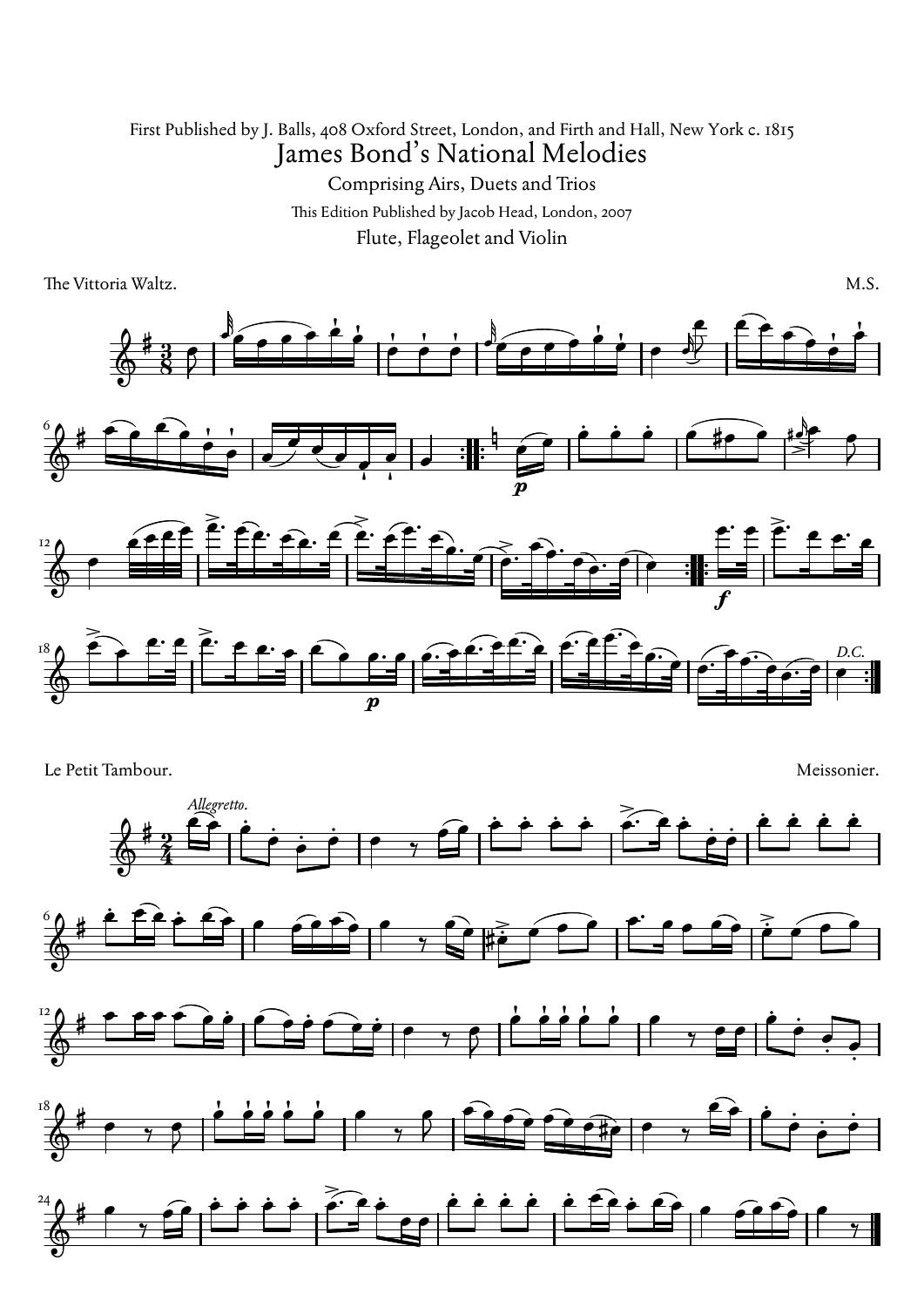Portant Pour La Syrie.



Portant Pour La Syrie.





Farinelli









The National Waltz.

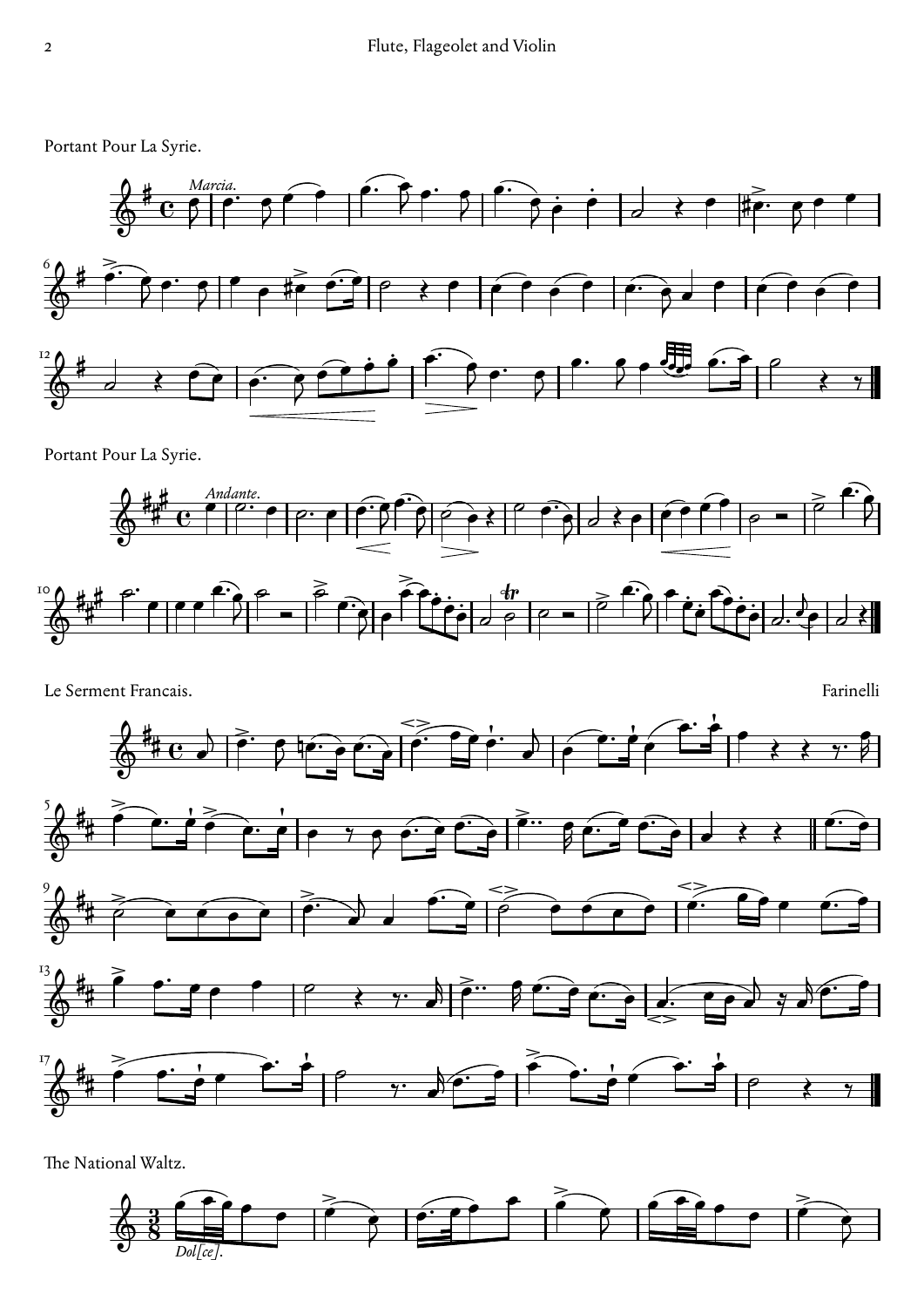

Green Grow The Rushes O.



Flowers of the Forest. Hook









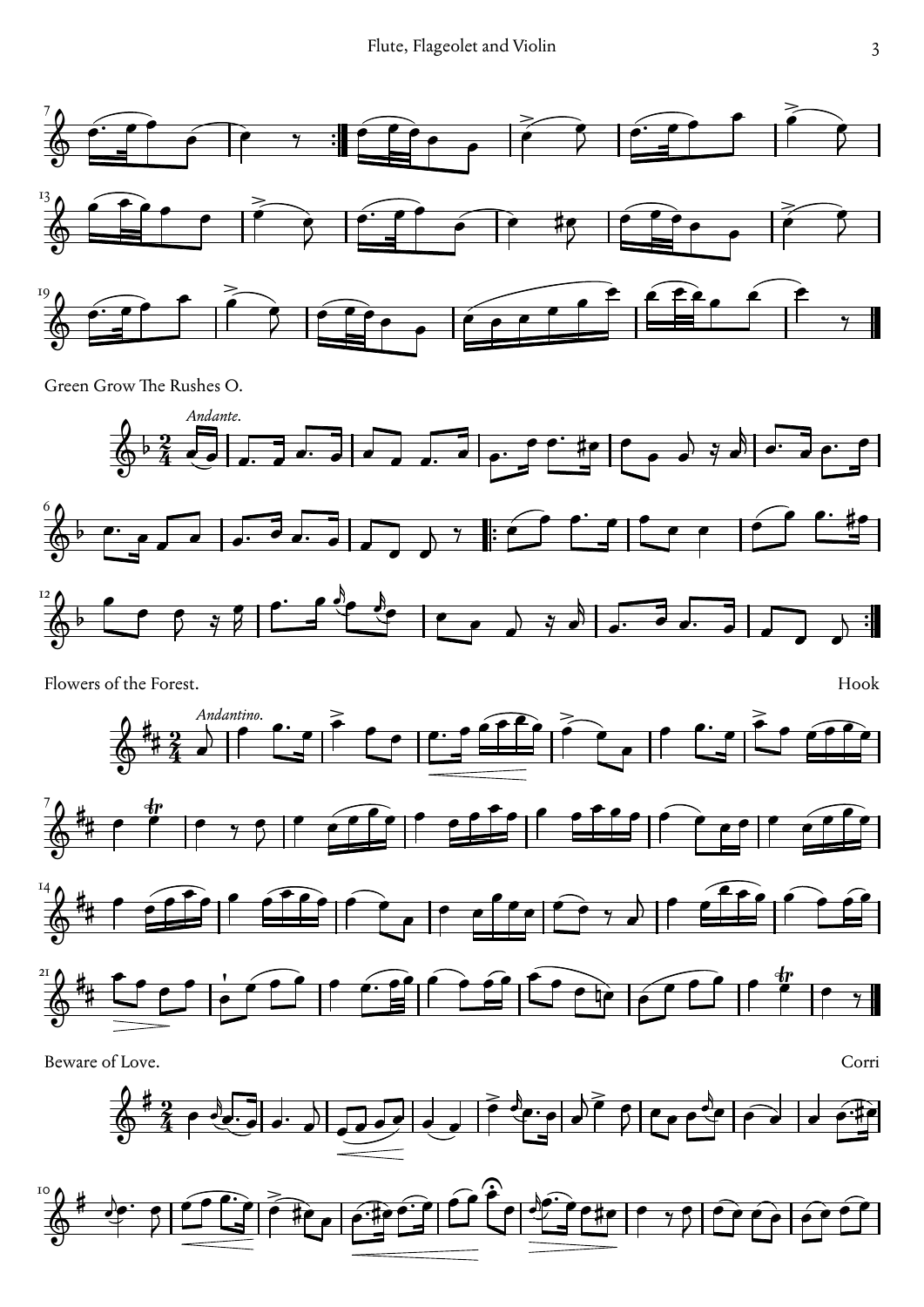

The Child's Wish for May.

Mozart





Le Don Juan.



Bugle Horn.



L'Etè.

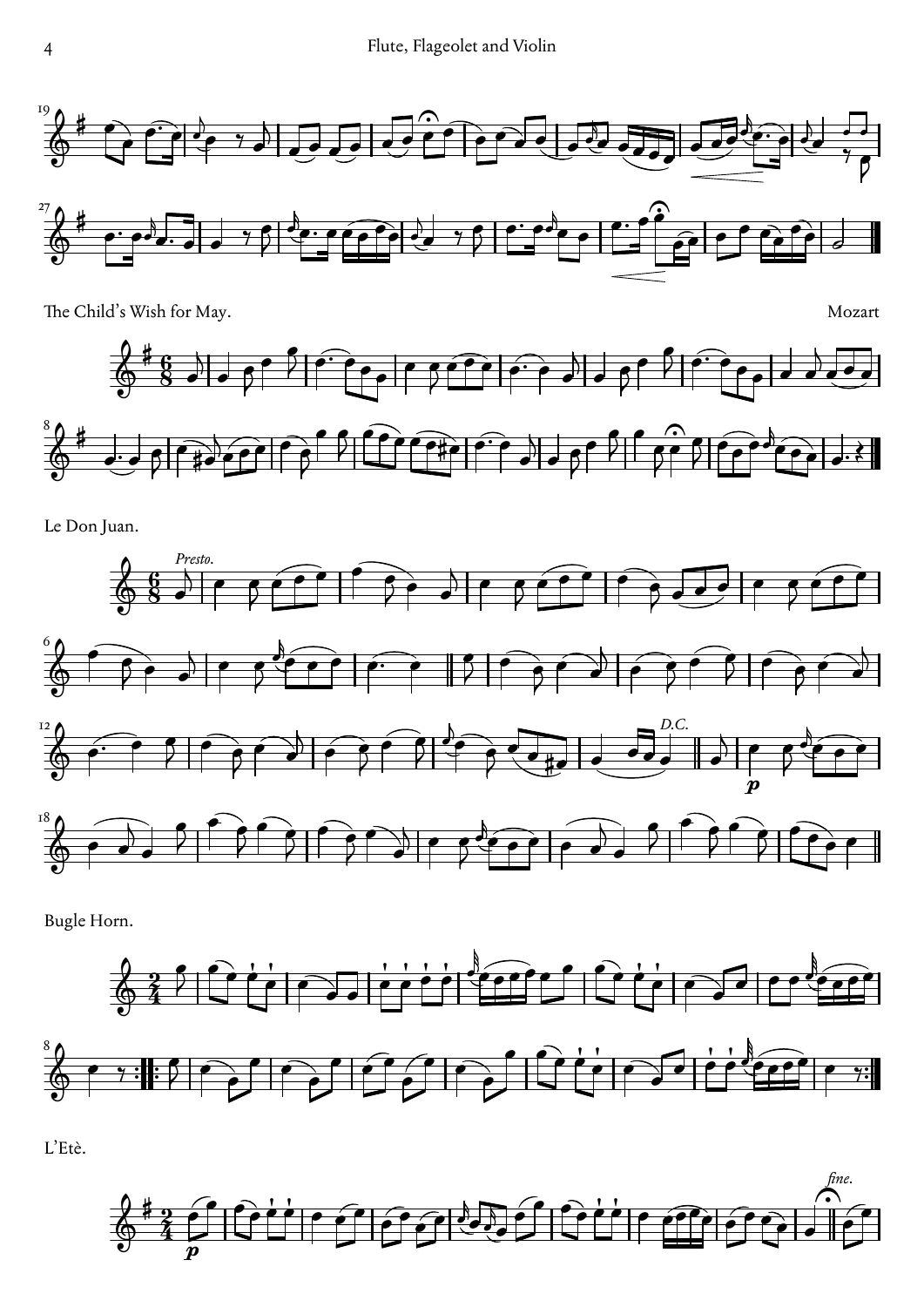





Ah Vous Dirai Je Maman.



We're A'Noddin.

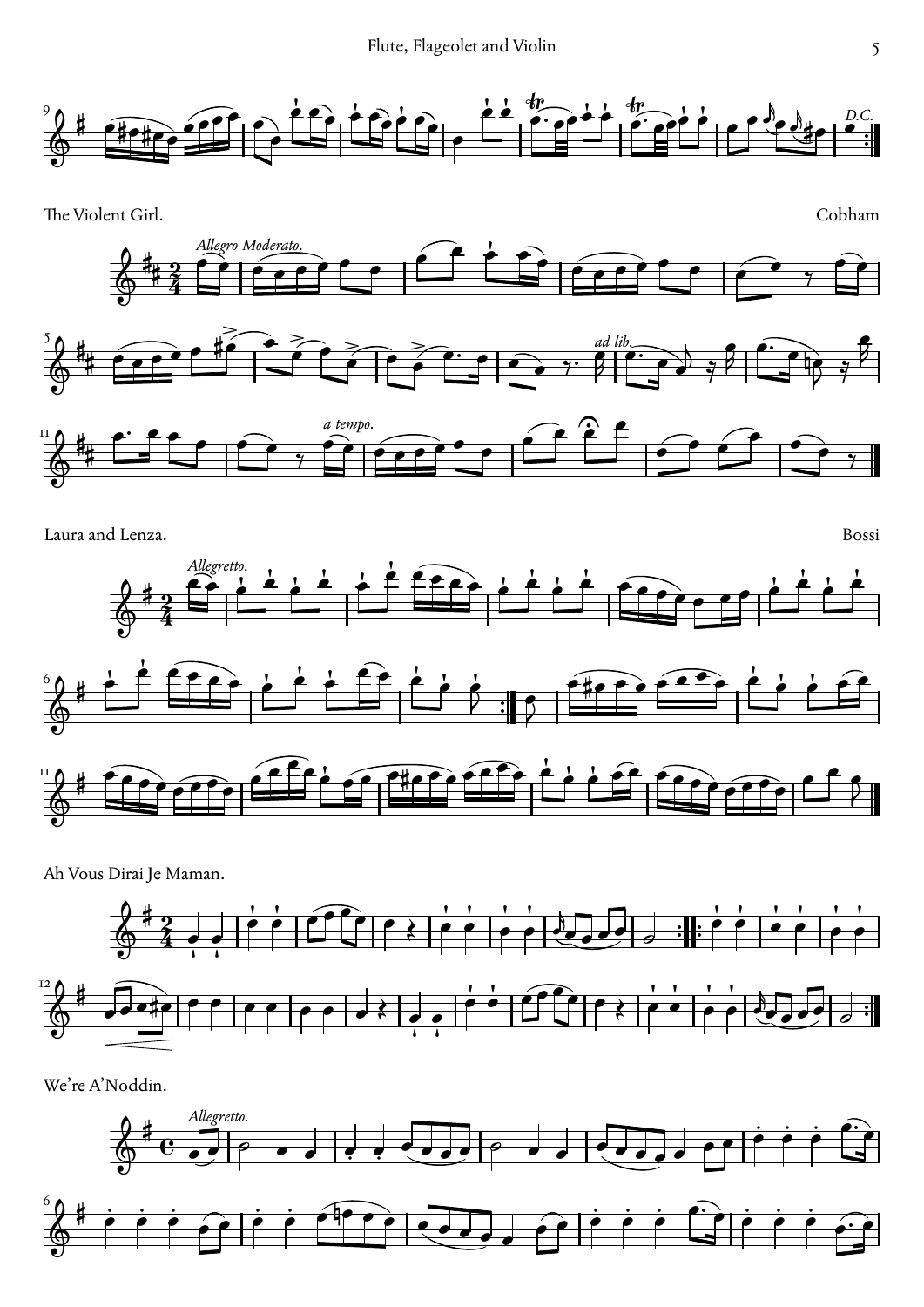

The Dandie O.



La Bionina in Gondoletta.



Scots Wha Hae Wi' Wallace Bled.



Auld Lang Syne.

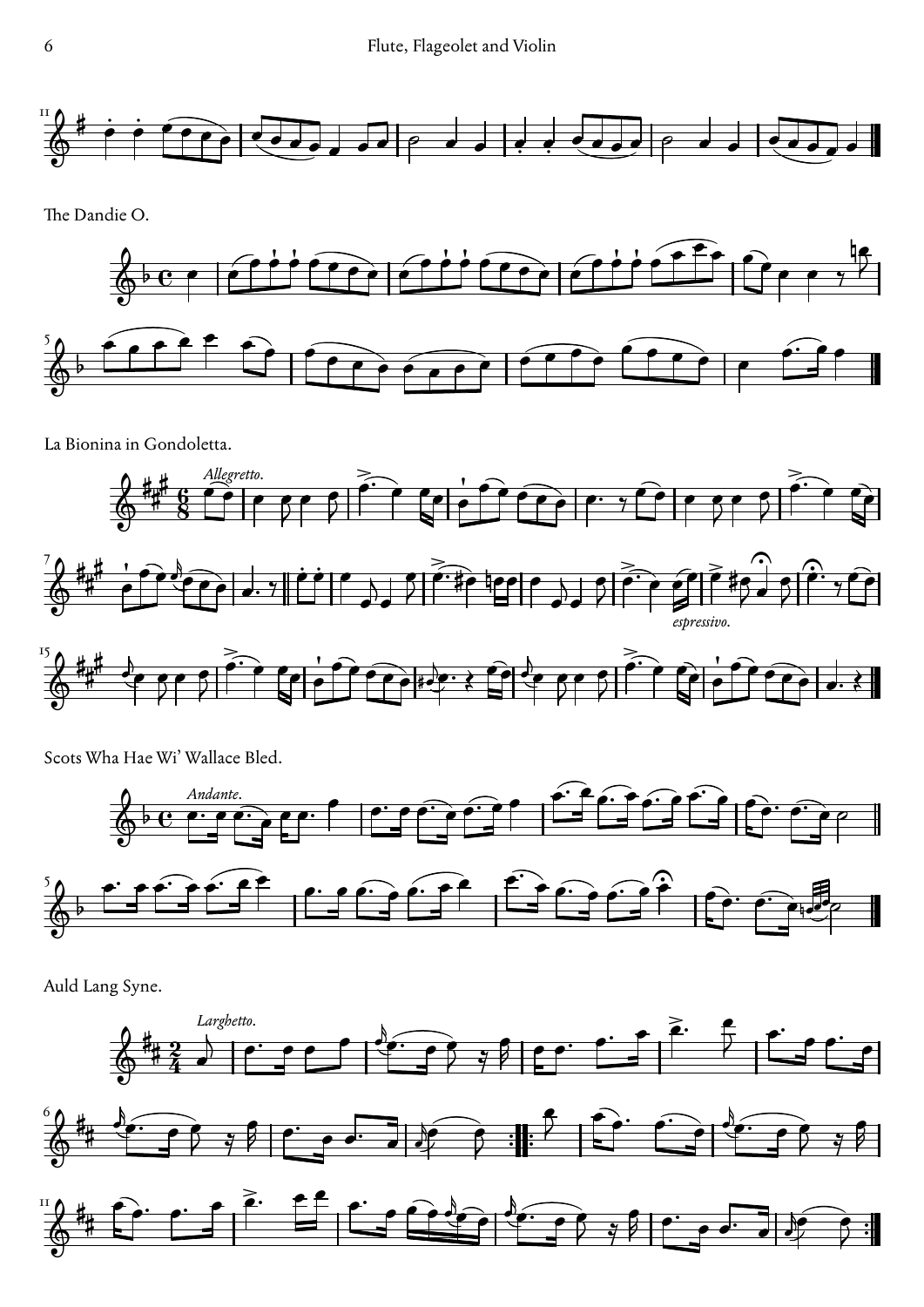Temple of Friendship.

















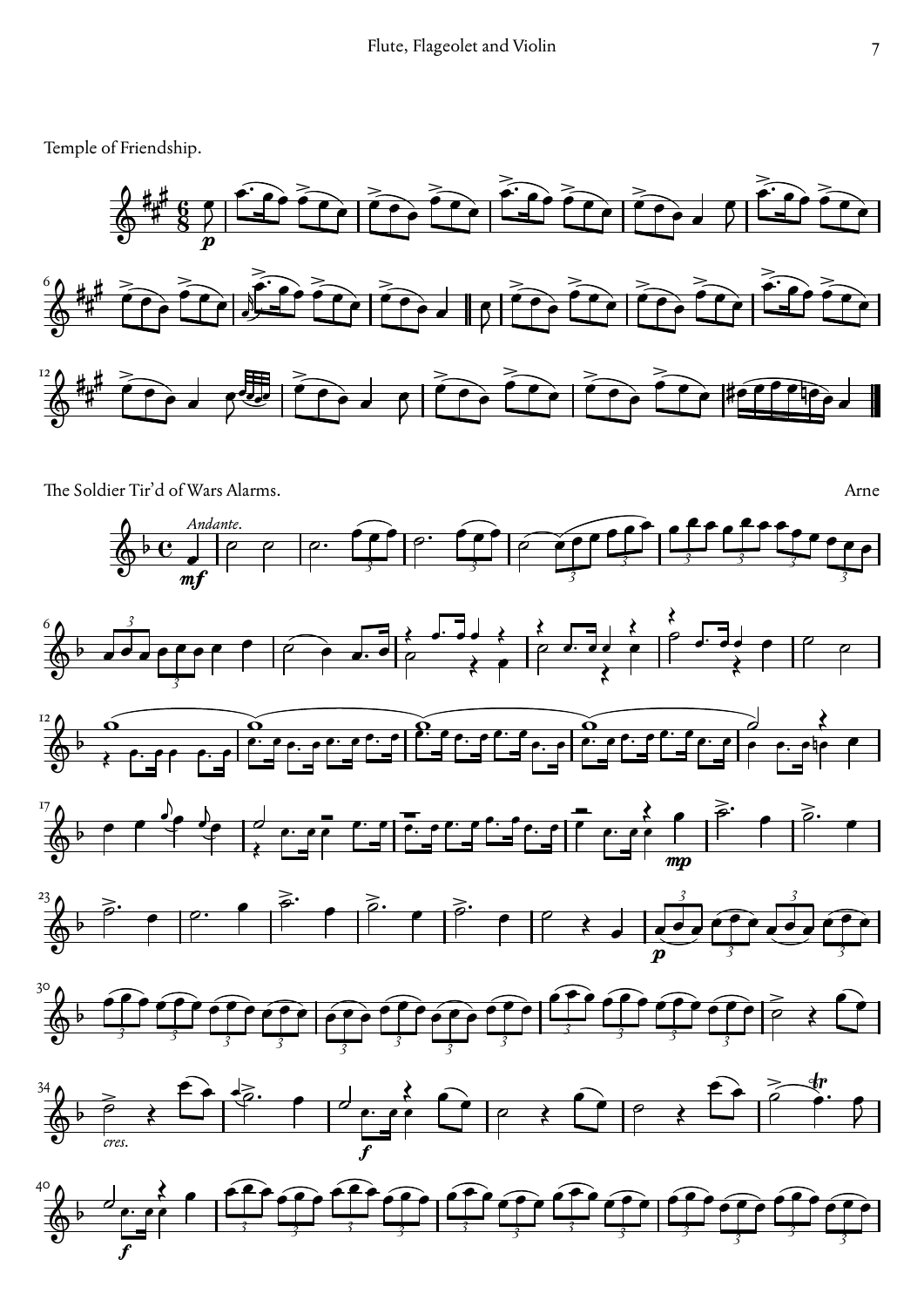

















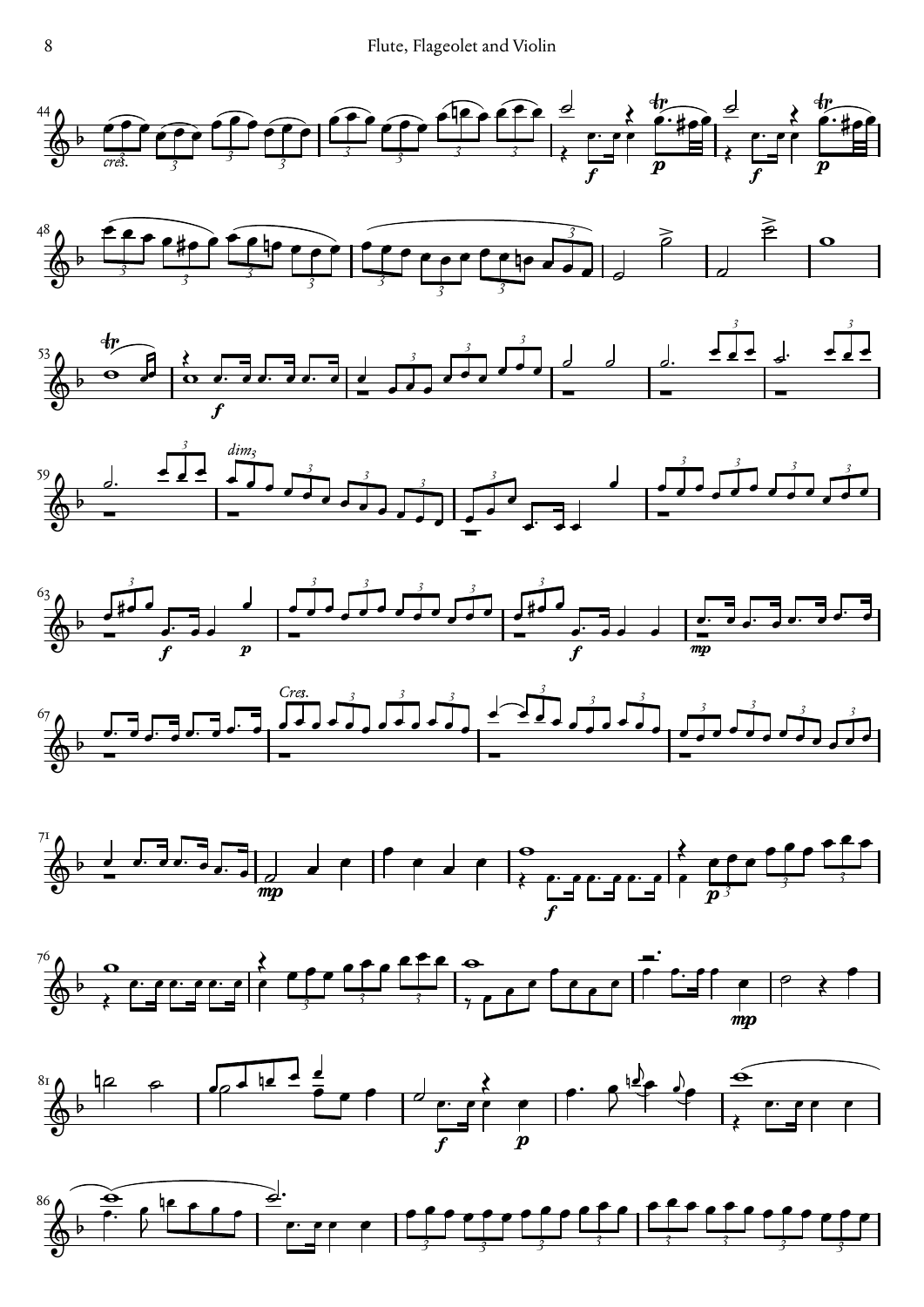

The Union Waltz.



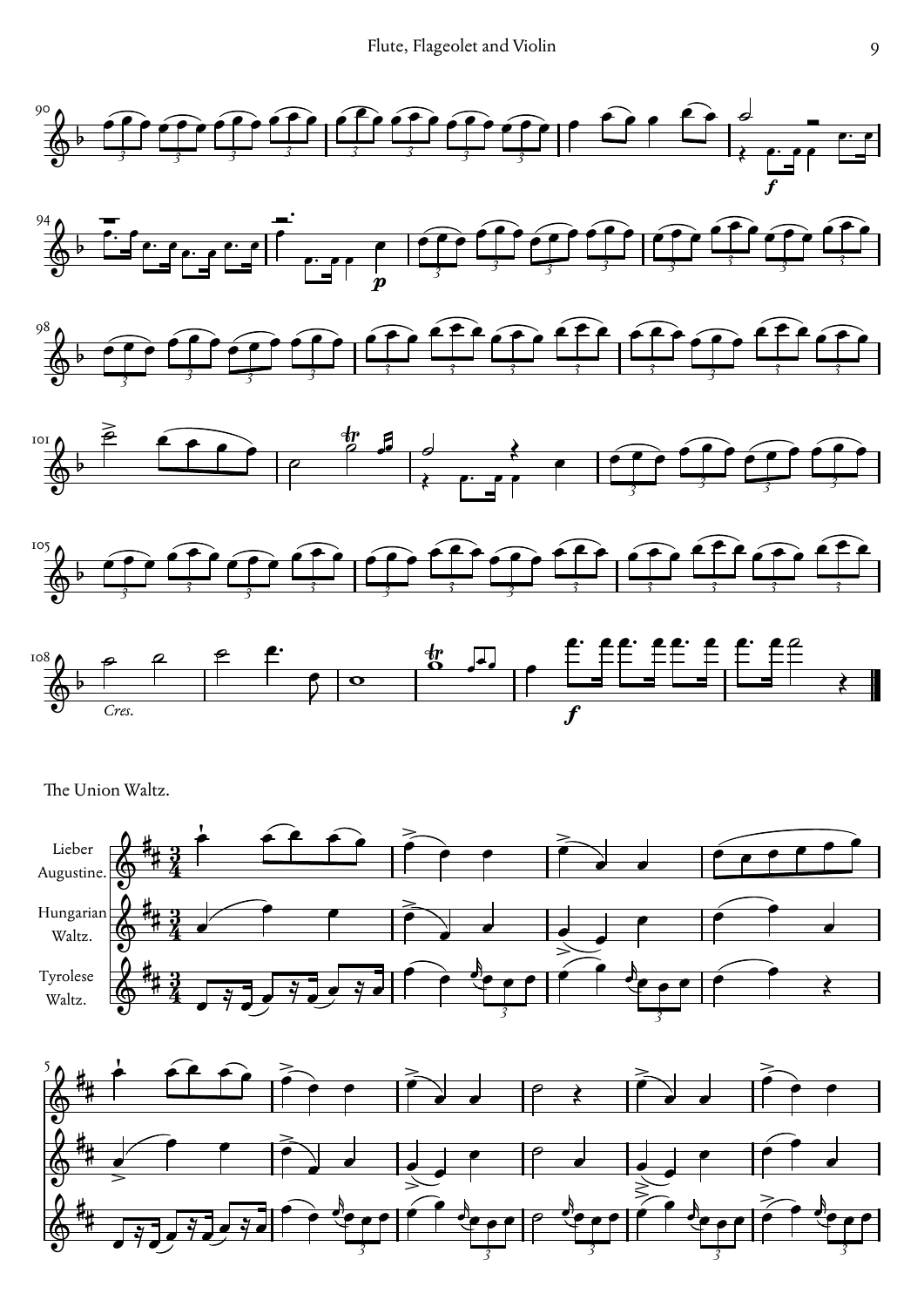

```
Di Tanti Palpiti. Rossini
```


*3*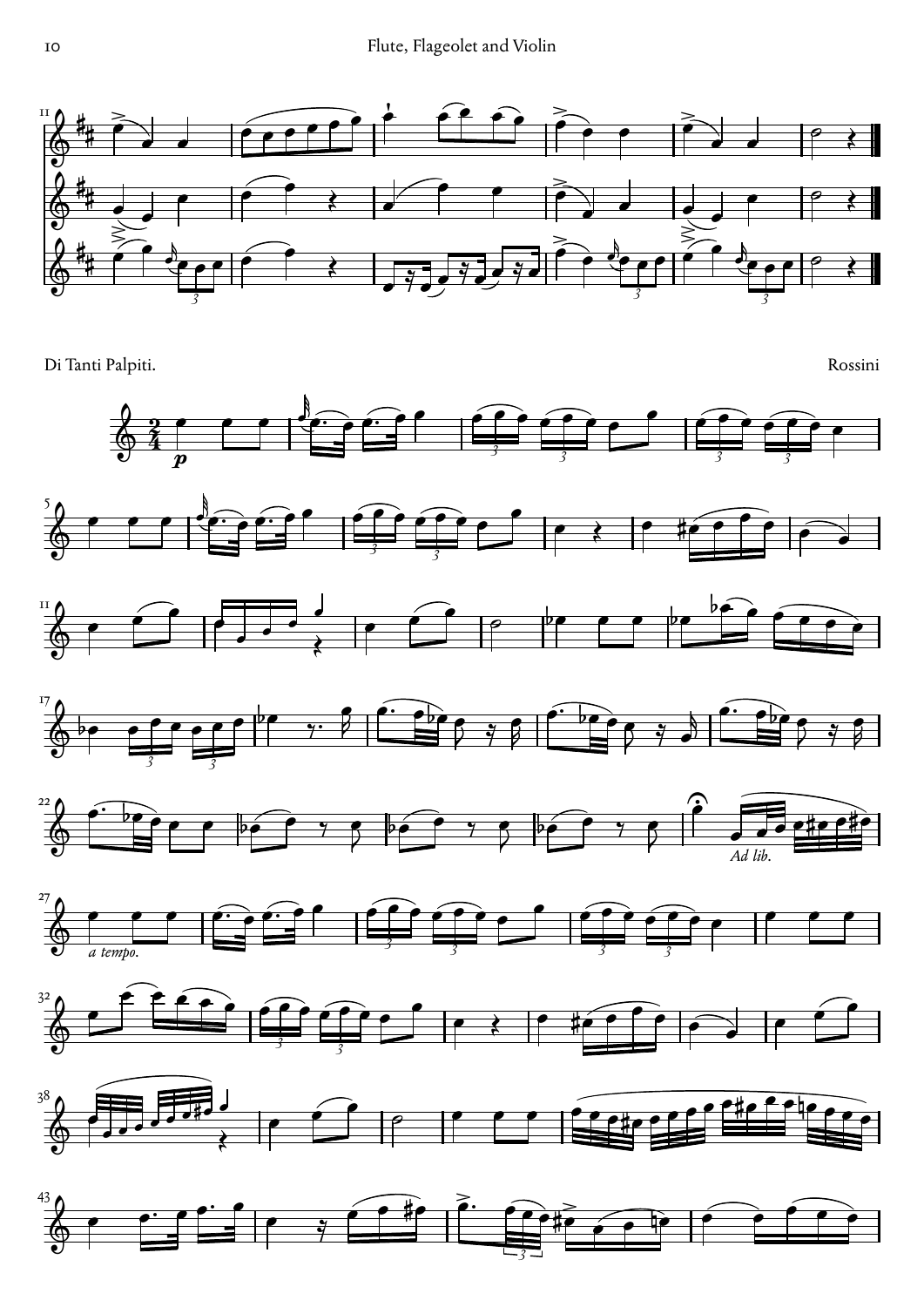

The Rout is Come.



Au Clair de la Lune.





Nora Creina.

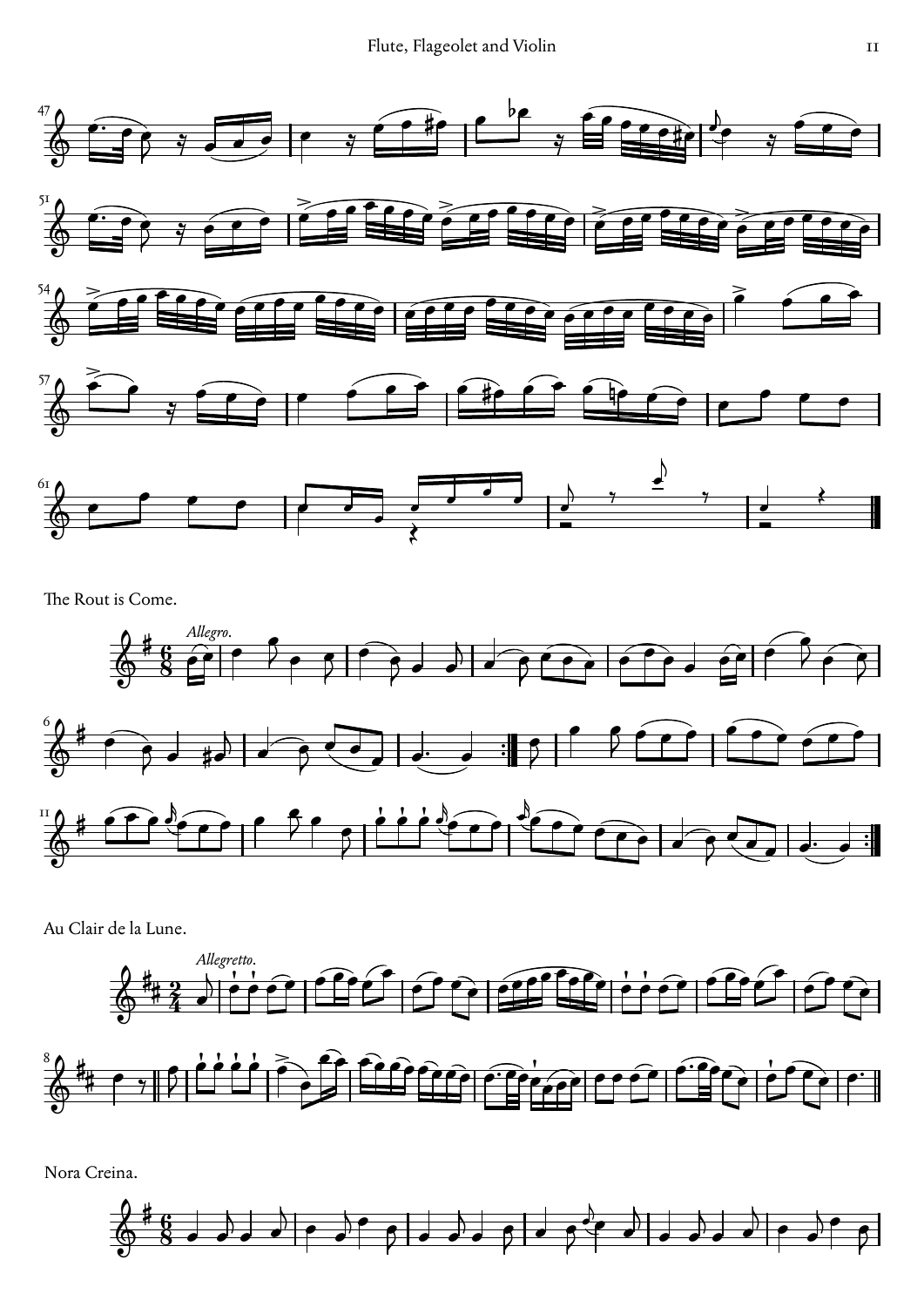

There's Nae Luck About The House.



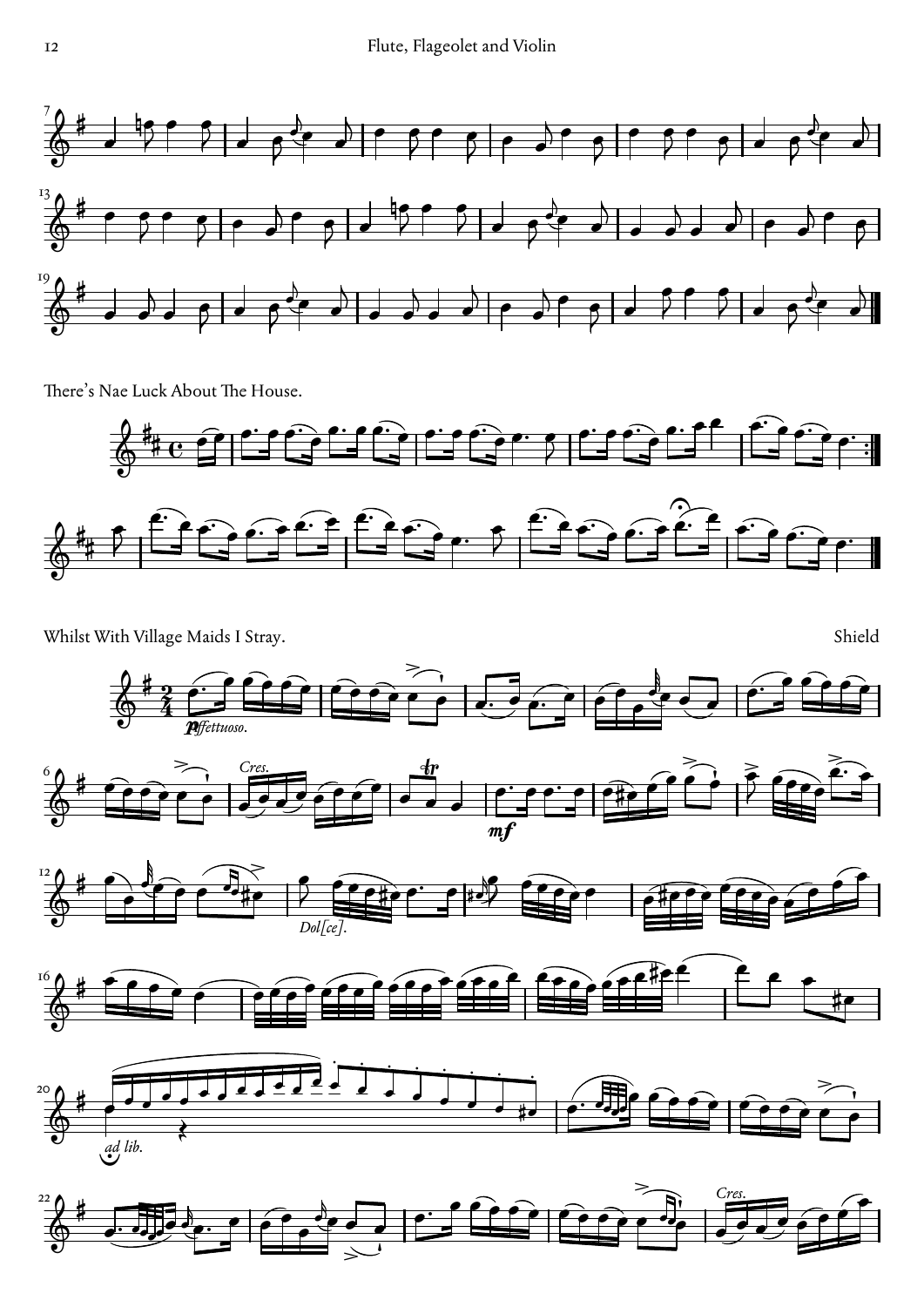![](_page_12_Figure_1.jpeg)

The Queen of Prussia's Waltz.

![](_page_12_Figure_3.jpeg)

![](_page_12_Figure_4.jpeg)

![](_page_12_Figure_5.jpeg)

![](_page_12_Figure_6.jpeg)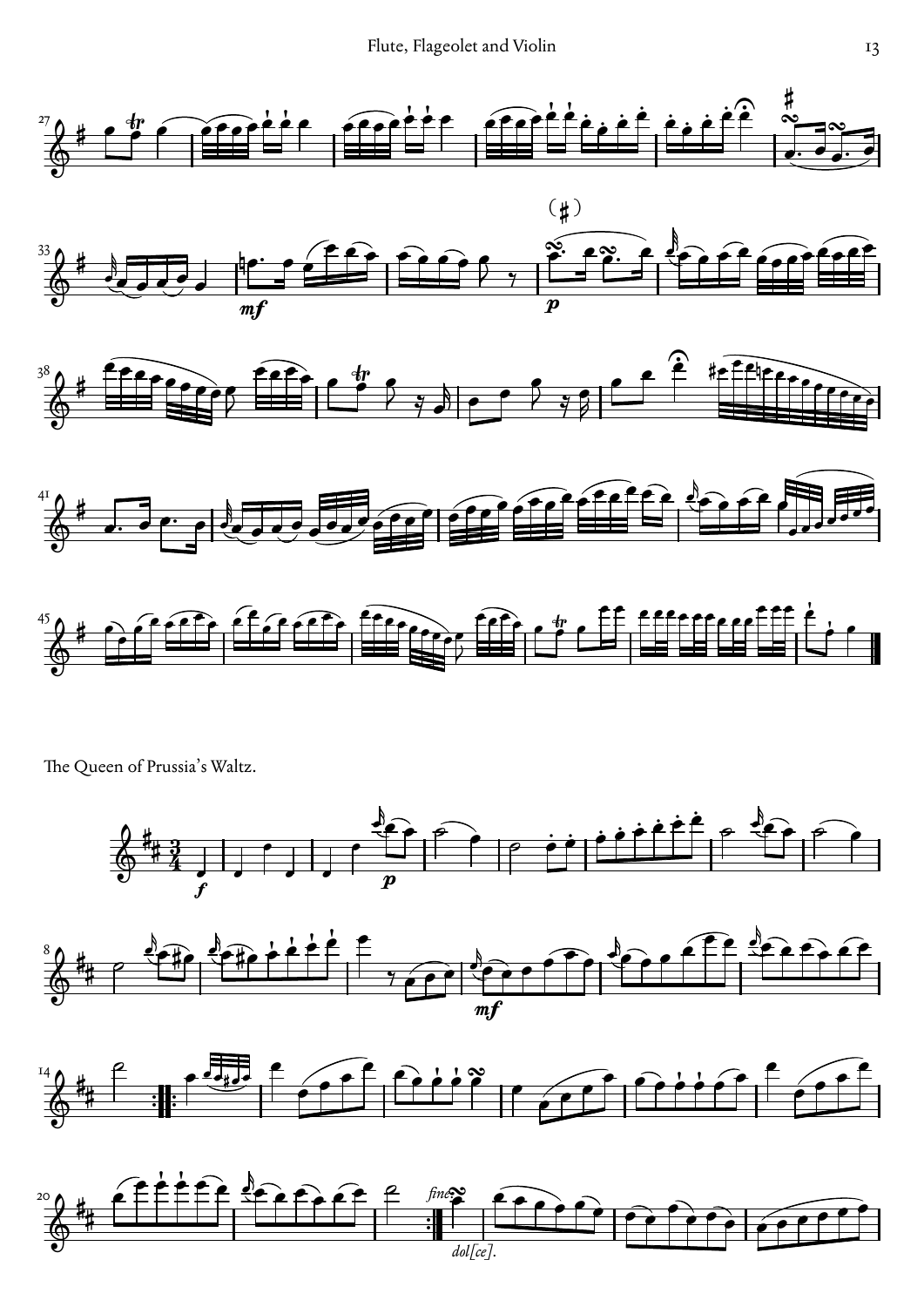![](_page_13_Figure_1.jpeg)

Ils Ne Sont Plus or The Waters of Elle.

![](_page_13_Figure_3.jpeg)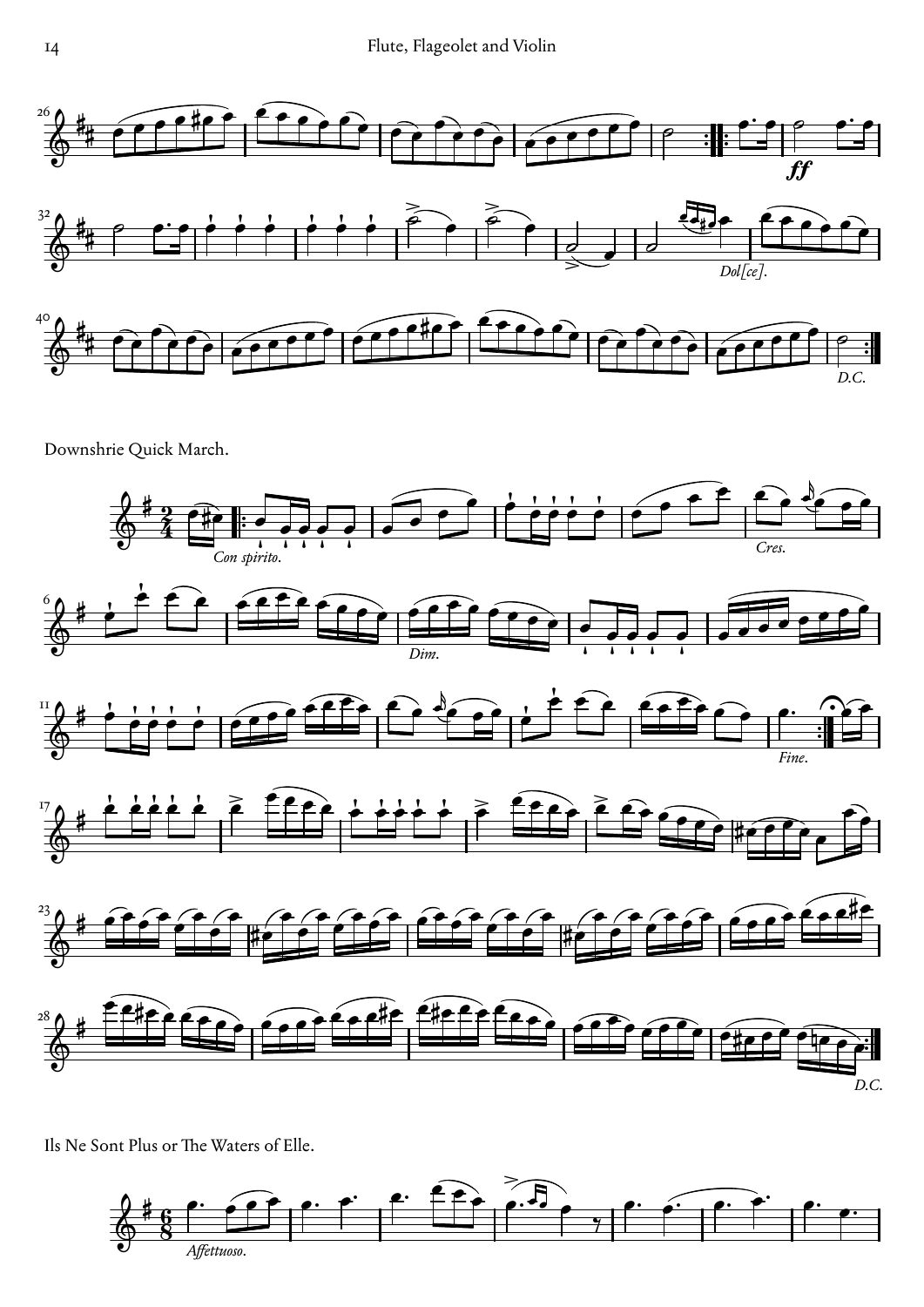![](_page_14_Figure_1.jpeg)

A Highland Lad my Love was Born.

![](_page_14_Figure_3.jpeg)

Planxty Kelly or Fly Not Yet.

![](_page_14_Figure_5.jpeg)

![](_page_14_Figure_6.jpeg)

![](_page_14_Figure_7.jpeg)

Lewie Gordon.

7

![](_page_14_Figure_9.jpeg)

Bateuse.

![](_page_14_Figure_11.jpeg)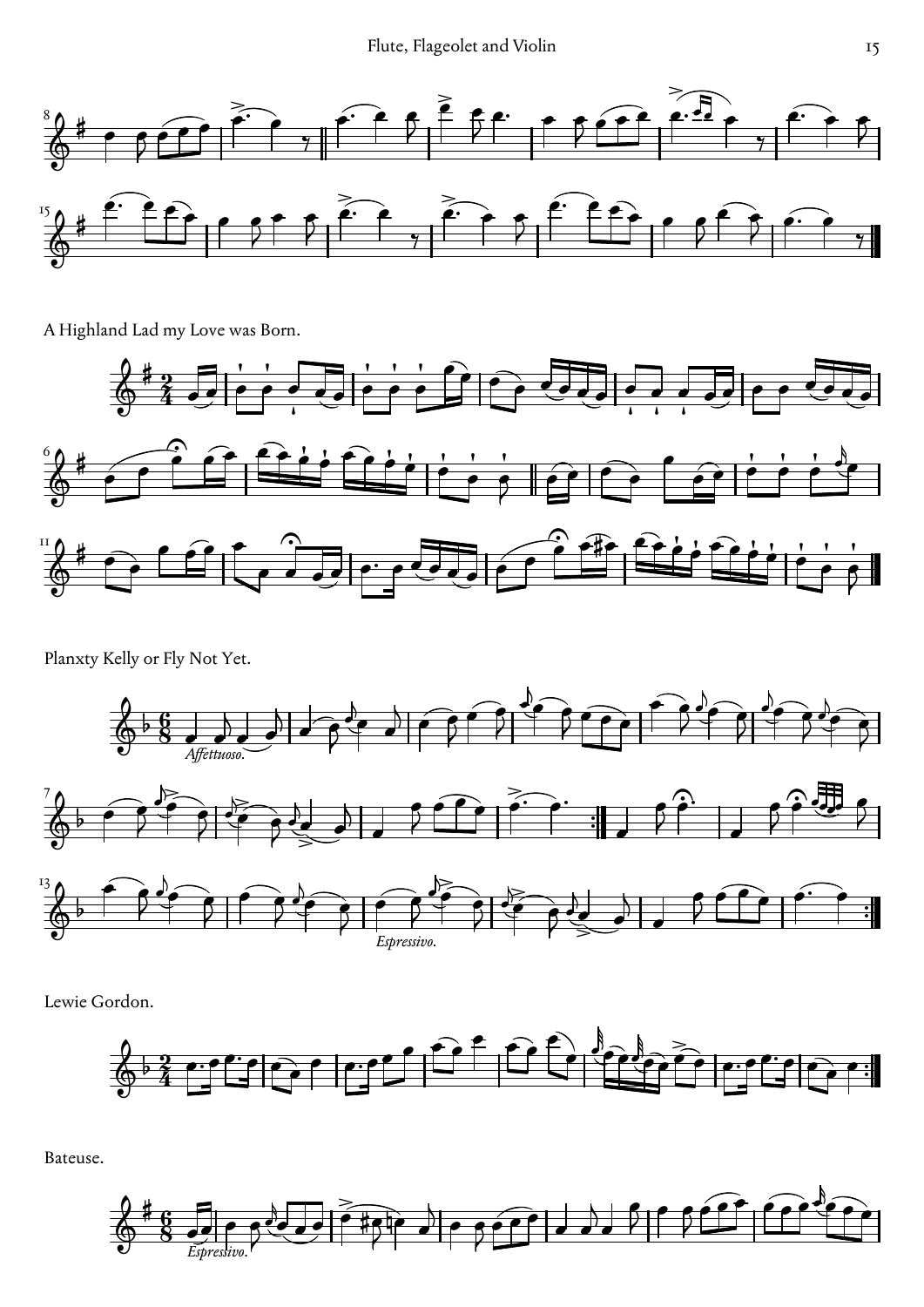![](_page_15_Figure_1.jpeg)

Lady Hamilton's Waltz.

![](_page_15_Figure_3.jpeg)

The Regent.

![](_page_15_Figure_5.jpeg)

Ye Banks and Braes.

![](_page_15_Figure_7.jpeg)

L'Espèrance.

![](_page_15_Figure_9.jpeg)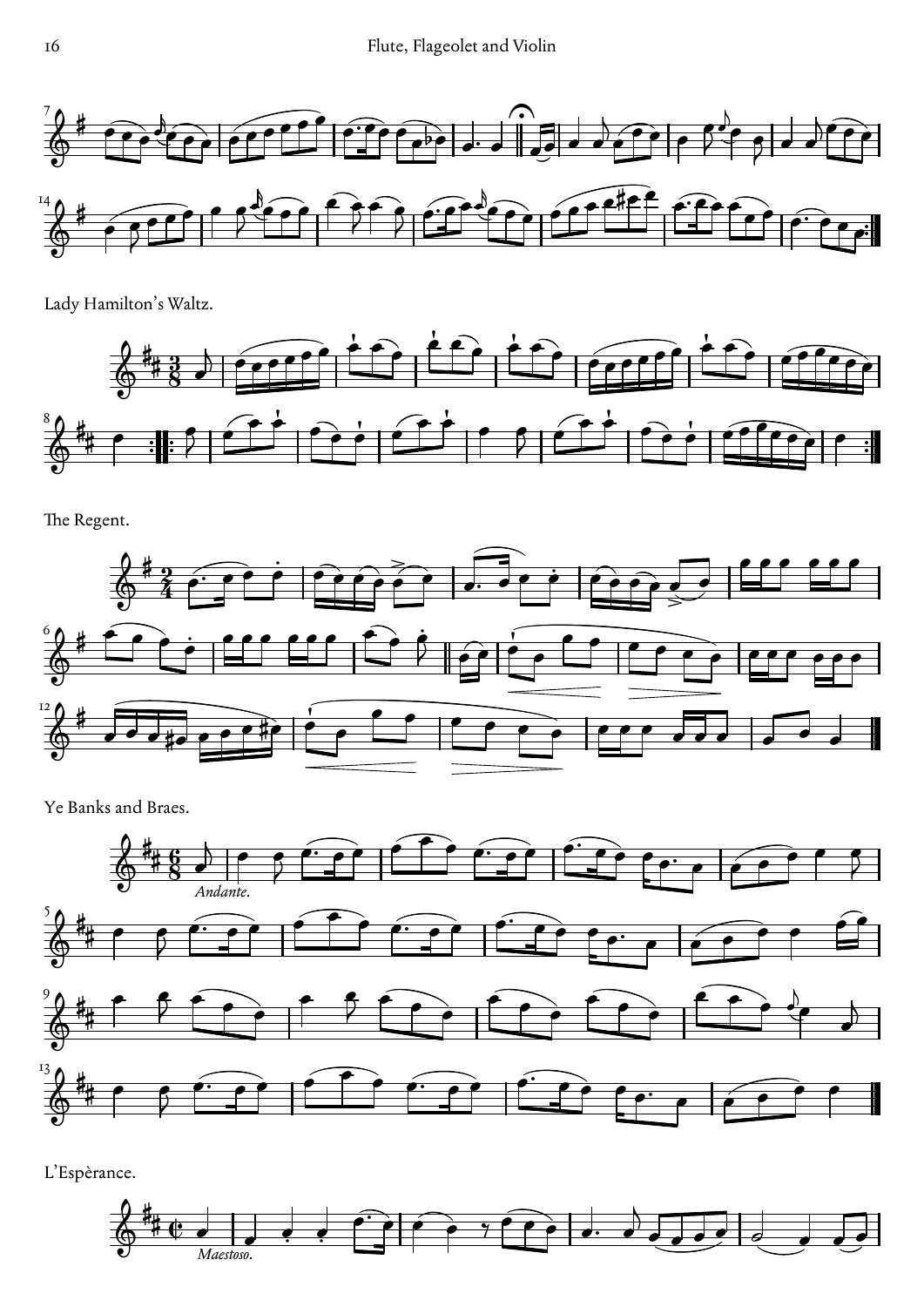![](_page_16_Figure_1.jpeg)

Le Garcon Volage.

![](_page_16_Figure_3.jpeg)

![](_page_16_Figure_4.jpeg)

The Red Red Rose.

![](_page_16_Figure_6.jpeg)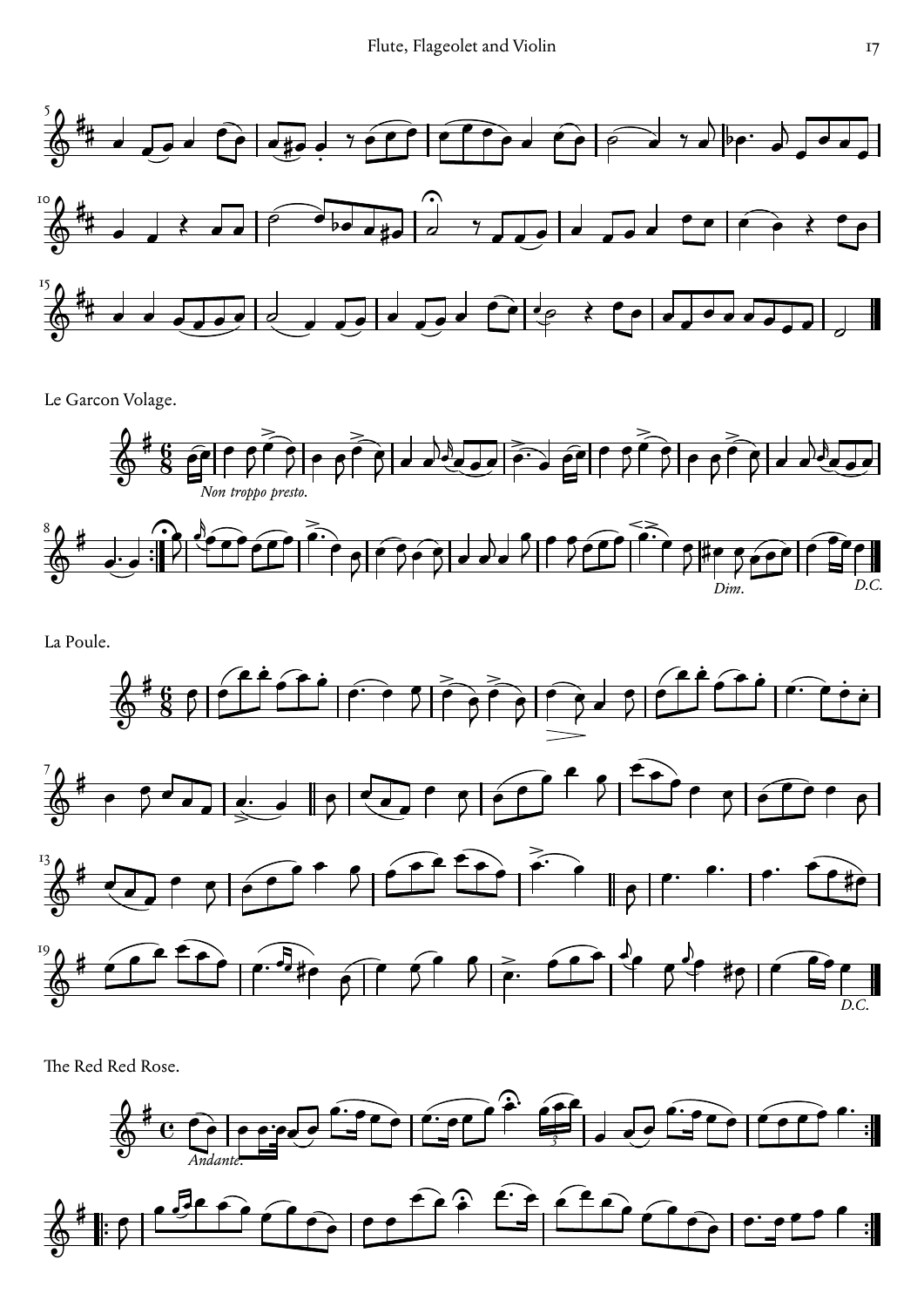![](_page_17_Figure_1.jpeg)

![](_page_17_Figure_2.jpeg)

![](_page_17_Figure_3.jpeg)

O Pescator Dell'Onda.

![](_page_17_Figure_5.jpeg)

![](_page_17_Figure_6.jpeg)

![](_page_17_Figure_7.jpeg)

The Carnival of Venice.

![](_page_17_Figure_9.jpeg)

![](_page_17_Figure_10.jpeg)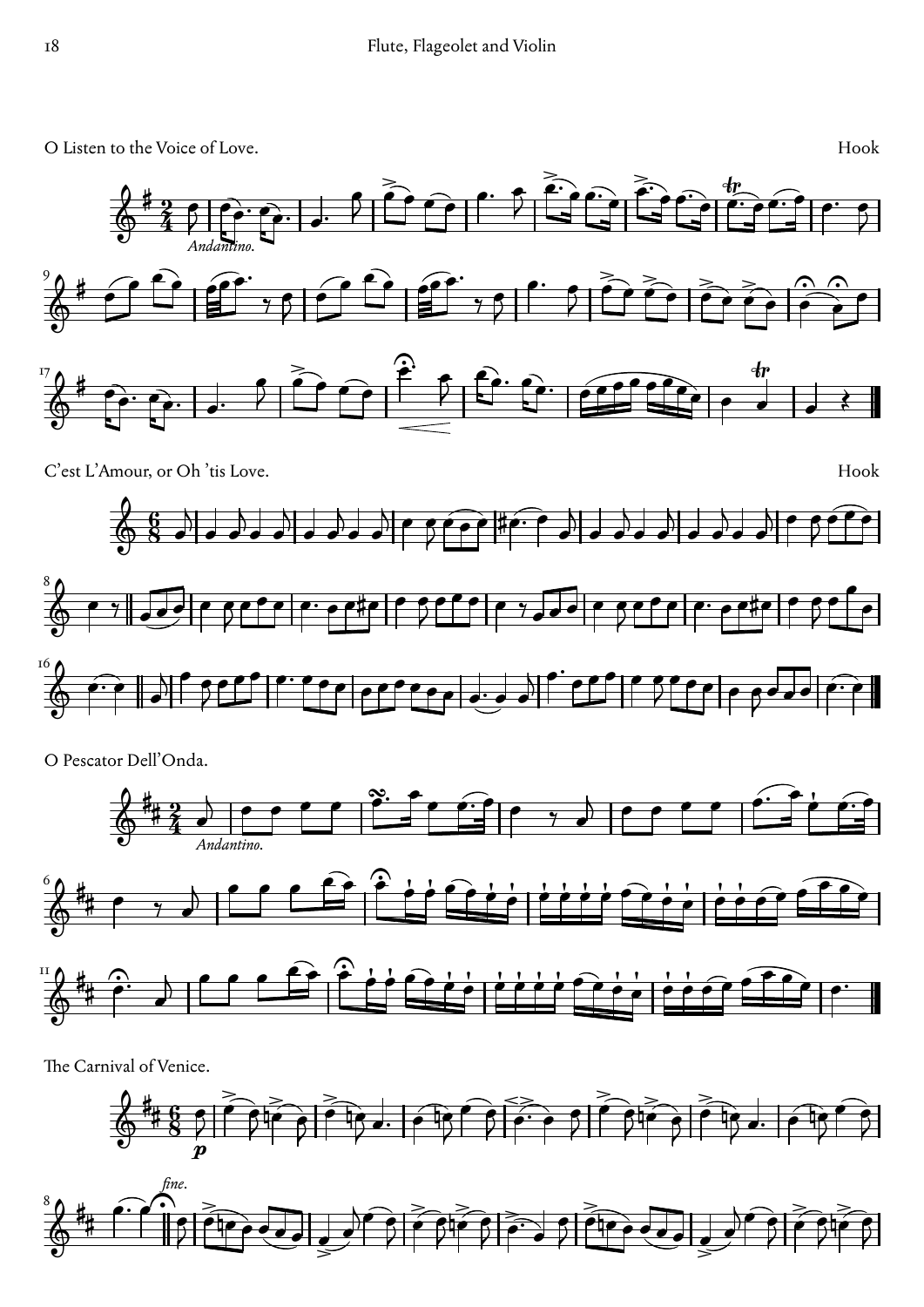![](_page_18_Figure_1.jpeg)

Todlin Hame.

![](_page_18_Figure_3.jpeg)

L'Amour Et Le Tems.

![](_page_18_Figure_5.jpeg)

Les Adieux.

![](_page_18_Figure_7.jpeg)

Le Vaillant Troubadour.

![](_page_18_Figure_9.jpeg)